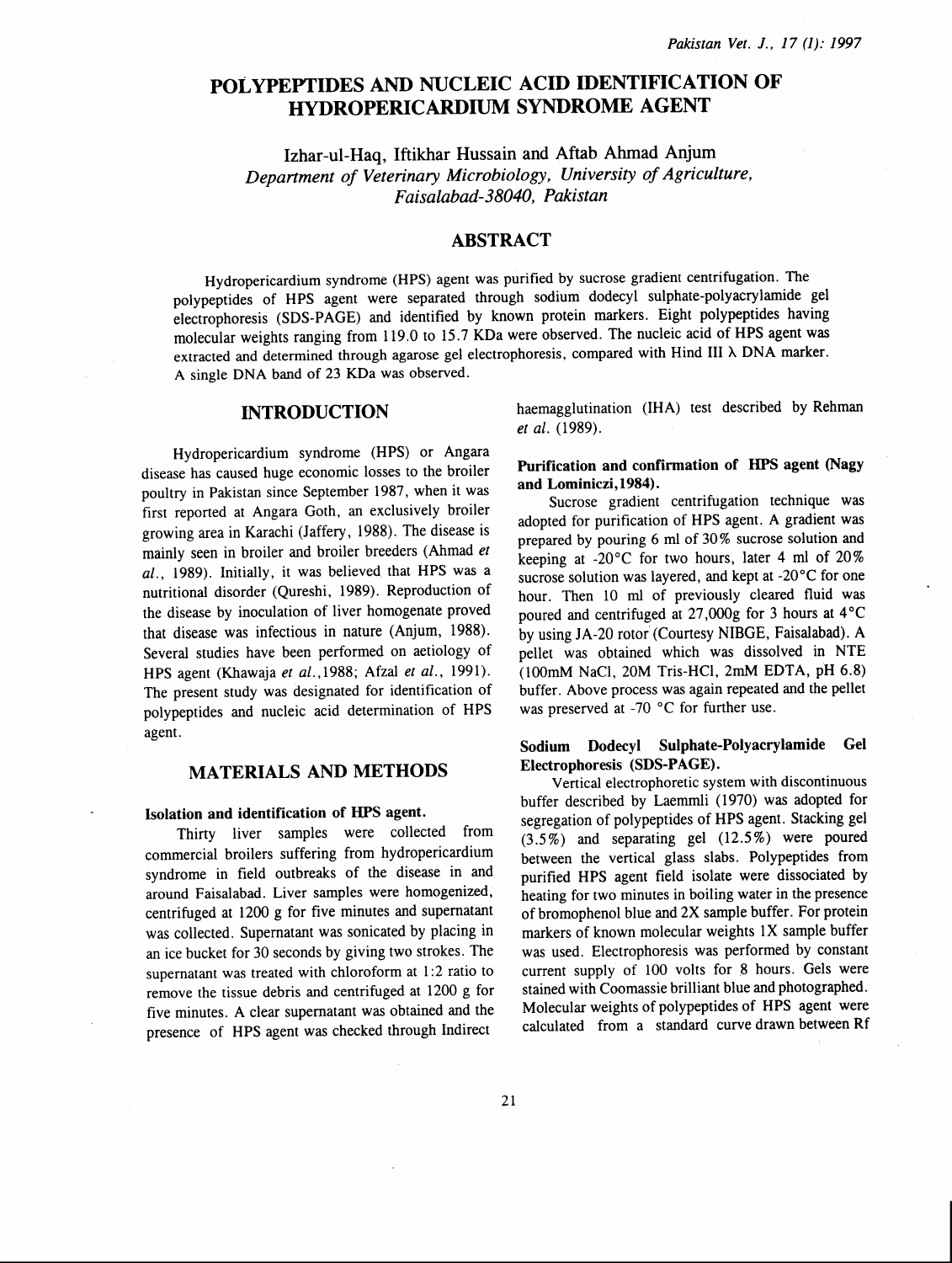# Nucleic acid extraction and identification (Maniatis *et al.,* 1982).

Preserved pelleted samples were dissolved in NTE buffer and mixed gently. An amount of 33  $\mu$ l of pelleted preparation was dissolved in 3  $\mu$ l of 5% SDS. Along with the samples Hind III DNA marker was also used for identification of nucleic acid. Pelleted samples were placed in water bath for 10 minutes at 65  $^{\circ}$ C and subjected to agarose gel electrophoresis.

### Agarose gel electrophoresis

An amount of 1.2 gms of agarose was dissolved in 100 ml of TBE (0.0087 M Tris-HCI, 0.0089 M boric acid,  $0.002$  M EDTA) buffer and  $5.0$   $\mu$ l ethidium bromide stain was added to make 1.2 % agarose gel. The samples having 5.0  $\mu$ l of bromophenol blue (0.2) %) were loaded and electrophoresis was carried out at 70 volts electric current for two hours. Gels were visualized under UV light and photographed.

## **RESULTS**

Eight polypeptides of different molecular weights were observed by comparing with protein markers of known molecular weights of 132, 66, 45, 29, 19 and 14.3 KDa. Results of HPS agent isolates Results of HPS agent isolates electrophoresed along with markers are presented in Fig. 1 shows that eight polypeptides of molecular weights 119.0, 88.7, 66.6, 57.0, 39.6, 18.8, 17.0 and 15.7 KDa were present in lanes 1-4 i.e. field isolates of HPS agent. Whereas in the preliminary trials used for the nucleic acid typing a prominent band with molecular weight of 23 KDa was encountered in the gel (Fig. 2). In addition, a known discripted drag band was also visible at the base of the lane 1 in the gel.

## DISCUSSION

SDS-PAGE applied to the pelleted materials procured on sucrose gradient cushions revealed comparable results. The study revealed eight polypeptide bands in the field isolates of the HPS agent. The simultaneous run of marker proteins with known molecular weights indicated that these polypeptides were of molecular weights ranging from 15.7 to 119.0 KDa as moving towards anode.ln comparison to these molecular weights Laver *et al.*  ( 1971) reported that an adenovirus has eight polypeptides in which four polypeptides were internal proteins, two of them were pentone base and fiber, one hexose and last one was unknown. The present study was also conducted for the nucleic acid determination. A band of 23.0 KDa was revealed on agarose gel but



Fig.l Polypeptide map of a filed isolate of hydropericardium syndrome agent. Lanes 1 through 4 contained filed isolates. Lane M contains protein markers of known molecular weight.



Fig.2 Nucleic acid characterization of hydropericardium syndrome (HPS) agent. Lane M contains Hind III digested lambda DNA marker. Lane 1 indicates nucleic acid of field isolate, lane 2 represents normal liver sample.